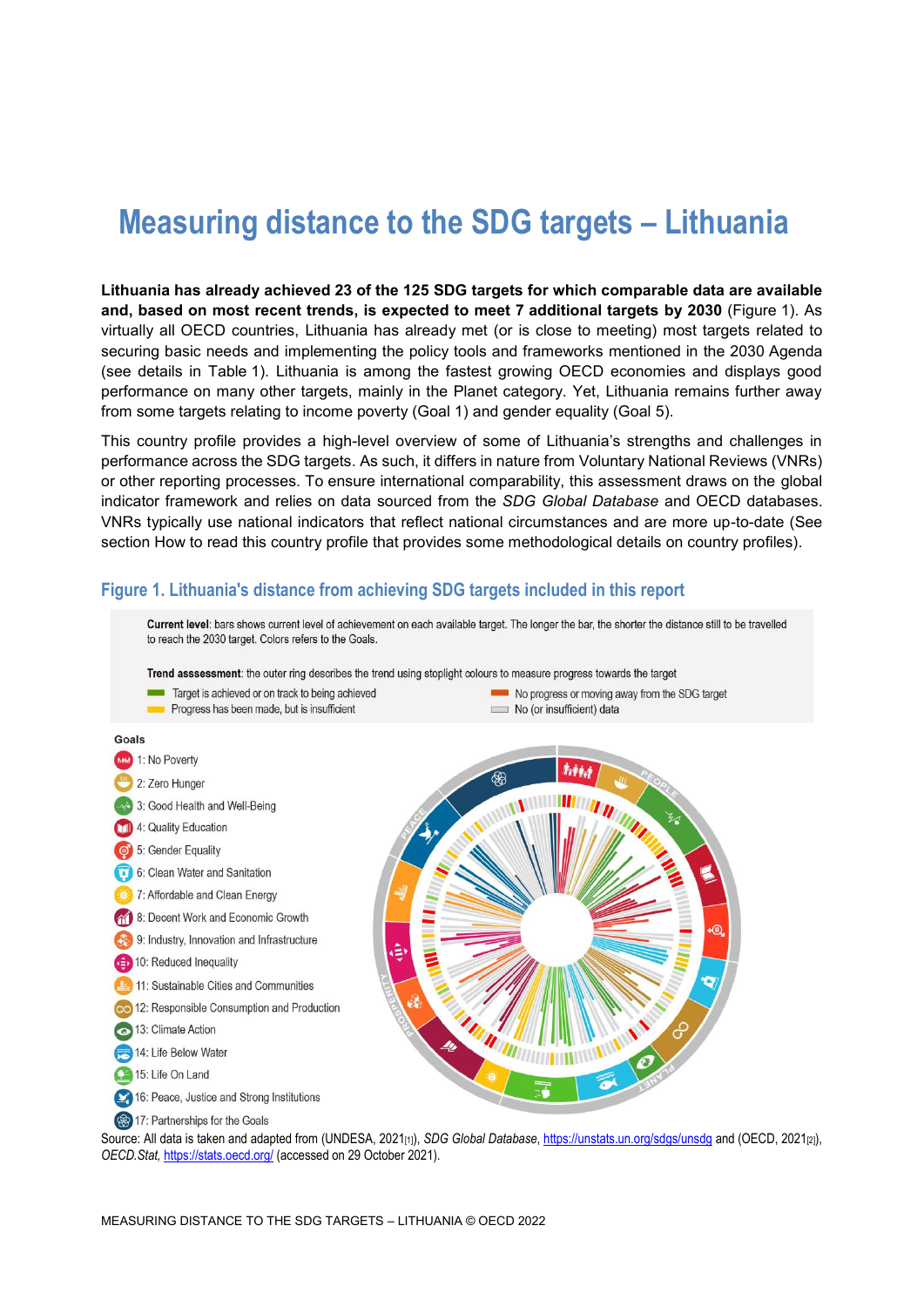# **Main strengths**

**Lithuania is among the fastest growing OECD economies.** Despite a declining labour force, GDP more than doubled over the past 20 years (Target 8.1), far exceeding the OECD average. In addition, while labour productivity remains below the OECD average, it is growing fast; at 3.2% a year on average over the past 15 years, it is outpacing most other OECD countries. Yet, as a small open economy, Lithuania is highly exposed to the global economic shocks. In common with the other Baltic States and Poland, net migration has long been outward and skewed towards the young, contributing to an ageing and declining population, Lithuania has met Target 10.7 on policies facilitating safe, orderly and regular migration.

**Lithuania is making progress in reducing environmental pressures**. Protected areas cover 17% of the land area and 23% of the country's exclusive economic zone in the sea (Targets 14.5 and 15.1). The country meets the Aichi target of 17% for protection of terrestrial areas and exceeds the 10% target for marine and coastal areas. In addition, more than 90% of terrestrial and freshwater biodiversity area that are considered to be key for biodiversity are already protected (Target 15.1) As in much of Europe, biodiversity outcomes are weak, although the conservation status of major species is better than in most OECD countries (Target 15.5). Beyond biodiversity, Lithuania has other strengths when it comes to environment related SDG targets. It has moved from landfilling almost all its waste to recycling and composting most of it in less than a decade (Targets 11.6 and 12.5). At the same time, energy supply from renewable sources has more than doubled over the past two decades. The shares of renewables in both electricity generation (73% in 2019) and energy consumption (33% in 2018) are now well above the OECD average (Target 7.2).

### **Main challenges**

**Lithuania reports high poverty rate and could do more to foster inclusion.** Lithuania has one of the highest poverty rates in the OECD in terms of both relative-income and multidimensional poverty, and these rates have been increasing over the past 15 years (Targets 1.2 and 10.2). Such high levels of poverty are partly explained by the low level of redistribution (Target 10.4) and to shortcomings of the labour market. Average hourly earnings are only 60% of the OECD average (USD PPP 10 per hour in 2018) and the unemployment rate (8% in 2020) is above the OECD average (Target 8.5) while participation of adults in formal and non-formal education is 20 percentage points below the OECD average (Target 4.3). Beyond income, there is also scope to foster inclusion. Only 54% of the population believes that Lithuania is a good place to live for ethnic and racial minorities (Target 10.3) while tackling gender equality will also require further efforts. The gender gap in unpaid work, at 140 minutes per day, remains high in Lithuania (Target 5.4), around 10% more than the OECD average. Women are underrepresented in the executive positions in the economic sphere, as well as in the national and local parliaments (Targets 5.5 and 16 7). In 2021, women held only 28% of the seats in the Lithuanian parliament.

**Health outcomes are comparatively weak and out-of-pocket payments for health care are high** (Target 3.8). Distance to Target 3.4 on premature mortality is also large. Suicide mortality rate is around twice the OECD average and the risk of dying from non-communicable diseases (cardiovascular disease, cancer, diabetes or chronic respiratory disease) is well above the OECD average. Overweight and obesity are also a growing concern. Around one fifth of adults are obese (Target 2.2). Smoking rates have been decreasing, but almost 20% of adults still smoke daily (Target 3.a) and Lithuania reports a per capita consumption of alcohol above the OECD average (Target 3.5). In addition, air pollution (Target 3.9) weighs heavily on health outcomes.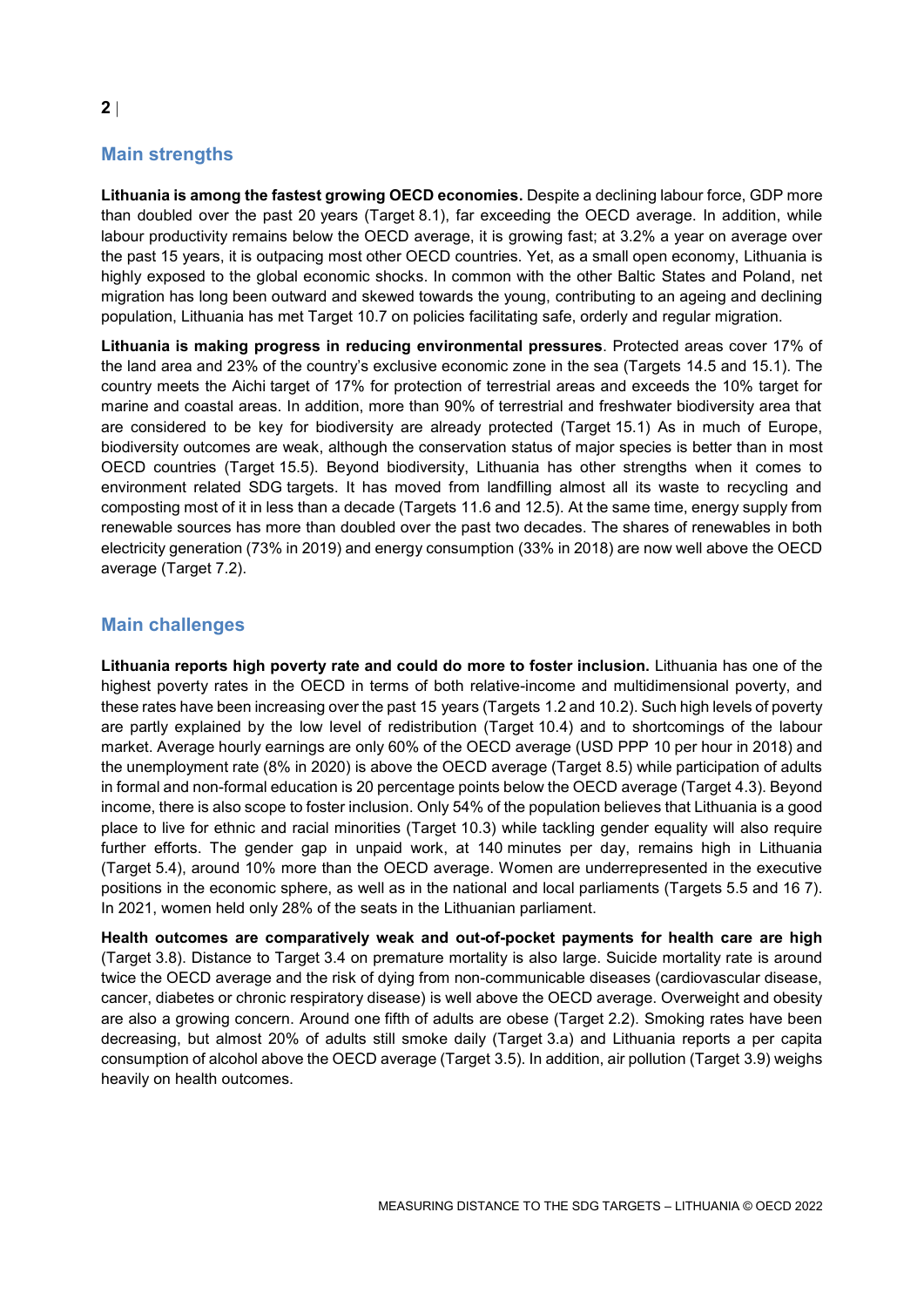#### **Statistical gaps**

**Like in many other OECD countries, data availability remains a challenge when measuring distances to targets** (see the Overview chapter for details)**.** For Lithuania, available data on the level of the different indicators allow covering 125 of the 169 targets. As shown in [Figure](#page-2-0) 2 below, indicator coverage is uneven across the 17 goals. While six goals (within the People, Planet and Prosperity categories) have most of their targets covered (the indicator coverage exceeds 80%), coverage is much lower for Goal 11 on cities with only half of its targets covered. Data gaps become starker when focusing on performance indicators, excluding those relating to contextual information. In this case, coverage exceeds 80% for two goals only, i.e. Goal 3 on health and Goal 4 on education. For seven goals, mostly related to the Planet category (Goals 13, 14 and 15) but also to gender inequality, cities, and partnerships (Goals 5, 11 and 17), data are lacking to monitor progress over time for more than two in three targets.



#### <span id="page-2-0"></span>**Figure 2. Lithuania's share of the 2030 Agenda's targets covered by at least one indicator, by goal**

Note: The figure represents Lithuania's share of targets covered by at least one indicator for each SDG. Numbers from 1 to 17 stand for the goals: 1 No poverty, 2 Zero hunger, 3 Good health and well-being, 4 Quality education, 5 Gender equality, 6 Clean water and sanitation, 7 Affordable and clean energy, 8 Decent work and economic growth, 9 Industry, innovation and infrastructure, 10 Reduced inequalities, 11 Sustainable cities and communities, 12 Responsible consumption and production, 13 Climate action, 14 Life below water, 15 Life on land, 16 Peace, justice and strong institutions and 17 Partnerships for the goals. These goals are grouped under five broad themes (the "5Ps"): People, Planet, Prosperity, Peace and Partnership. Beyond data availability, other statistical gaps such as timeliness or granularity also need to be considered. For instance, given the lag in available data, the effects of the pandemic on current distance and trajectories may not be reflected in the estimates.

Source: All data is taken and adapted from (UNDESA, 2021<sub>[1]</sub>), *SDG Global Database*[, https://unstats.un.org/sdgs/unsdg](https://unstats.un.org/sdgs/unsdg) and (OECD, 2021<sub>[2]</sub>), *OECD.Stat,* <https://stats.oecd.org/> (accessed on 29 October 2021).

#### **Detailed information**

While some SDG Targets are, on average, close to being met, performance is very uneven across the 17 Goals of the 2030 Agenda for Sustainable Development. [Table](#page-3-0) 1 presents an overview of Lithuania's progress towards targets based on available data for each of the 17 Goals. It shows that distances to Targets and trends over time differ significantly even when considering a specific goal.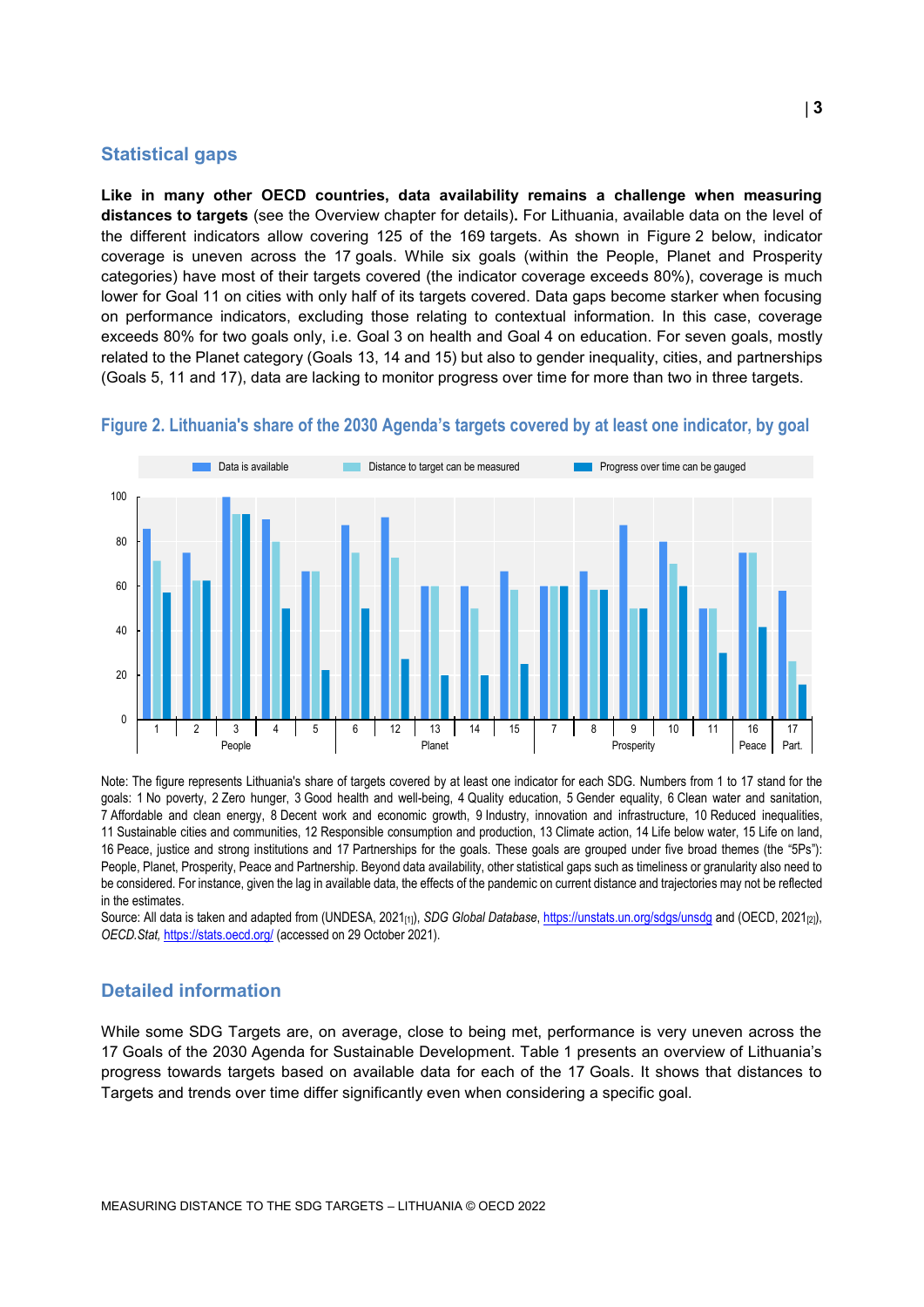| Goal           | Target | Short Label                           | Distance to<br>Target (s.u.) | <b>Trend Assessment</b>                                              | OECD Average<br>distance (s.u.) | <b>OECD Trend Assessment</b>                                         |
|----------------|--------|---------------------------------------|------------------------------|----------------------------------------------------------------------|---------------------------------|----------------------------------------------------------------------|
| 1              | 1.1    | Extreme poverty                       | 0.00                         | Target is achieved or on<br>track to being achieved                  | 0.00                            | Target is achieved or on<br>track to being achieved                  |
| $\mathbf{1}$   | 1.2    | Poverty in all its<br>dimensions      | 2.23                         | No progress or moving away<br>from the SDG target                    | 1.41                            | No progress or moving away<br>from the SDG target                    |
| 1              | 1.3    | Social protection<br>coverage         | 0.95                         | No progress or moving away<br>from the SDG target                    | 0.80                            | No progress or moving away<br>from the SDG target                    |
| $\mathbf{1}$   | 1.4    | Access to basic services              | 0.49                         | Progress has been made,<br>but is insufficient to meet the<br>target | 0.00                            | Target is achieved or on<br>track to being achieved                  |
| 1              | 1.5    | Resilience to shocks                  | 0.49                         | n.a.                                                                 | 1.00                            | n.a.                                                                 |
| $\overline{2}$ | 2.1    | Hunger                                | 0.46                         | Progress has been made,<br>but is insufficient to meet the<br>target | 0.28                            | No progress or moving away<br>from the SDG target                    |
| $\overline{2}$ | 2.2    | Malnutrition                          | 2.88                         | No progress or moving away<br>from the SDG target                    | 2.46                            | No progress or moving away<br>from the SDG target                    |
| $\overline{2}$ | 2.4    | Sustainable production                | 0.52                         | No progress or moving away<br>from the SDG target                    | 1.34                            | No progress or moving away<br>from the SDG target                    |
| $\overline{2}$ | 2.5    | Diversity of seeds and<br>livestocks* | 4.15                         | No progress or moving away<br>from the SDG target                    | 3.59                            | No progress or moving away<br>from the SDG target                    |
| 2              | 2.c    | Food prices anomalies                 | 0.00                         | Target is achieved or on<br>track to being achieved                  | 0.00                            | Target is achieved or on<br>track to being achieved                  |
| 3              | 3.1    | Maternal mortality                    | 0.00                         | Target is achieved or on<br>track to being achieved                  | 0.00                            | Target is achieved or on<br>track to being achieved                  |
| 3              | 3.2    | Death of newborns and<br>children     | 0.00                         | Target is achieved or on<br>track to being achieved                  | 0.00                            | Target is achieved or on<br>track to being achieved                  |
| 3              | 3.3    | Communicable diseases                 | 0.70                         | No progress or moving away<br>from the SDG target                    | 0.56                            | Progress has been made,<br>but is insufficient to meet the<br>target |
| 3              | 3.4    | Premature mortality                   | 3.25                         | Progress has been made,<br>but is insufficient to meet the<br>target | 1.26                            | Progress has been made,<br>but is insufficient to meet the<br>target |
| 3              | 3.5    | Prevention of Substance<br>abuse      | 1.41                         | No progress or moving away<br>from the SDG target                    | 0.63                            | Progress has been made,<br>but is insufficient to meet the<br>target |
| 3              | 3.6    | Road traffic accidents*               | 1.31                         | Progress has been made,<br>but is insufficient to meet the<br>target | 0.78                            | Progress has been made,<br>but is insufficient to meet the<br>target |
| 3              | 3.7    | Access to sexual health-<br>care      | 0.44                         | Progress has been made,<br>but is insufficient to meet the<br>target | 0.58                            | Progress has been made,<br>but is insufficient to meet the<br>target |
| 3              | 3.8    | Health coverage                       | 2.54                         | Progress has been made,<br>but is insufficient to meet the<br>target | 1.79                            | Progress has been made,<br>but is insufficient to meet the<br>target |
| 3              | 3.9    | Deaths and illness from<br>pollution  | 1.34                         | Progress has been made,<br>but is insufficient to meet the<br>target | 0.55                            | No progress or moving away<br>from the SDG target                    |
| 3              | 3.a    | Tobacco consumption                   | 3.05                         | Progress has been made,<br>but is insufficient to meet the<br>target | 2.65                            | Progress has been made,<br>but is insufficient to meet the<br>target |
| 3              | 3.b    | Vaccination                           | 0.32                         | No progress or moving away<br>from the SDG target                    | 0.37                            | Target is achieved or on<br>track to being achieved                  |
| 3              | 3.d    | Health emergency<br>preparedness      | 1.35                         | No progress or moving away<br>from the SDG target                    | 1.19                            | Target is achieved or on<br>track to being achieved                  |
| 4              | 4.1    | Primary and secondary<br>education    | 0.87                         | No progress or moving away<br>from the SDG target                    | 1.17                            | No progress or moving away<br>from the SDG target                    |
| $\overline{4}$ | 4.2    | Pre-primary education                 | 0.00                         | Target is achieved or on                                             | 0.24                            | Target is achieved or on                                             |

# <span id="page-3-0"></span>**Table 1. Lithuania distances to targets and recent trend**

MEASURING DISTANCE TO THE SDG TARGETS – LITHUANIA © OECD 2022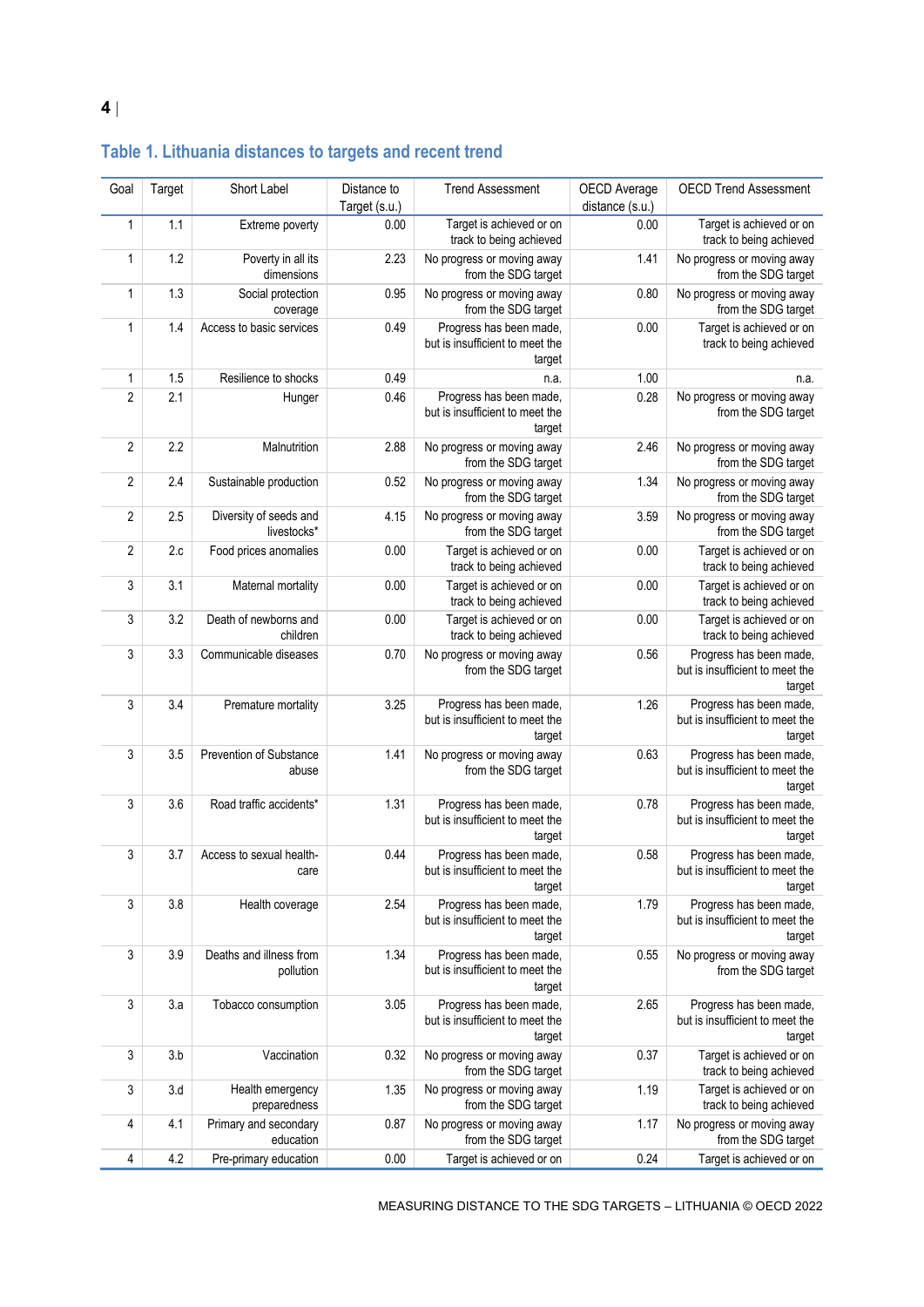| Goal           | Target | Short Label                           | Distance to<br>Target (s.u.) | <b>Trend Assessment</b>                                              | OECD Average<br>distance (s.u.) | <b>OECD Trend Assessment</b>                                         |
|----------------|--------|---------------------------------------|------------------------------|----------------------------------------------------------------------|---------------------------------|----------------------------------------------------------------------|
|                |        |                                       |                              | track to being achieved                                              |                                 | track to being achieved                                              |
| 4              | 4.3    | Lifelong learning                     | 2.80                         | No progress or moving away<br>from the SDG target                    | 1.25                            | No progress or moving away<br>from the SDG target                    |
| 4              | 4.4    | Skills for employment                 | 1.39                         | No progress or moving away<br>from the SDG target                    | 1.23                            | No progress or moving away<br>from the SDG target                    |
| 4              | 4.5    | Disparities in education              | 1.25                         | No progress or moving away<br>from the SDG target                    | 1.49                            | No progress or moving away<br>from the SDG target                    |
| 4              | 4.6    | Adults' literacy and<br>numeracy      | 1.19                         | n.a.                                                                 | 1.57                            | n.a.                                                                 |
| 4              | 4.7    | Skills for sustainable<br>development | 0.51                         | n.a.                                                                 | 1.04                            | n.a.                                                                 |
| 4              | 4.c    | Qualification of teachers             | 0.00                         | n.a.                                                                 | 0.60                            | n.a.                                                                 |
| 5              | 5.1    | Discrimination against<br>women       | 1.43                         | n.a.                                                                 | 1.32                            | n.a.                                                                 |
| 5              | 5.2    | Violence against women                | 0.92                         | n.a.                                                                 | 0.89                            | n.a.                                                                 |
| 5              | 5.3    | Harmful practices                     | 2.31                         | n.a.                                                                 | 1.37                            | n.a.                                                                 |
| 5              | 5.4    | Unpaid care and<br>domestic work      | 2.83                         | n.a.                                                                 | 1.79                            | n.a.                                                                 |
| 5              | 5.5    | Women's participation                 | 1.77                         | No progress or moving away<br>from the SDG target                    | 1.89                            | Progress has been made,<br>but is insufficient to meet the<br>target |
| 5              | 5.b    | Women's empowerment                   | 0.90                         | Progress has been made,<br>but is insufficient to meet the<br>target | 0.53                            | Target is achieved or on<br>track to being achieved                  |
| 6              | 6.1    | Access to drinking water              | 0.19                         | Target is achieved or on<br>track to being achieved                  | 0.15                            | Target is achieved or on<br>track to being achieved                  |
| 6              | 6.2    | Waste water treatment                 | 0.08                         | Progress has been made,<br>but is insufficient to meet the<br>target | 0.35                            | Progress has been made,<br>but is insufficient to meet the<br>target |
| 6              | 6.3    | Water quality                         | 0.15                         | Progress has been made,<br>but is insufficient to meet the<br>target | 0.68                            | Target is achieved or on<br>track to being achieved                  |
| 6              | 6.4    | Water-use efficiency                  | 0.20                         | Target is achieved or on<br>track to being achieved                  | 0.54                            | Progress has been made,<br>but is insufficient to meet the<br>target |
| 6              | 6.5    | Water resources<br>management         | 1.90                         | n.a.                                                                 | 0.98                            | n.a.                                                                 |
| 6              | 6.6    | Water-related<br>ecosystems*          | 2.58                         | n.a.                                                                 | 2.18                            | n.a.                                                                 |
| 7              | 7.1    | Access to energy                      | 0.00                         | Target is achieved or on<br>track to being achieved                  | 0.00                            | Target is achieved or on<br>track to being achieved                  |
| $\overline{7}$ | 7.2    | Clean energy                          | 0.00                         | Target is achieved or on<br>track to being achieved                  | 0.62                            | Progress has been made,<br>but is insufficient to meet the<br>target |
| 7              | 7.3    | Energy efficiency                     | 0.75                         | Progress has been made,<br>but is insufficient to meet the<br>target | 0.98                            | Progress has been made,<br>but is insufficient to meet the<br>target |
| 8              | 8.1    | GDP growth                            | 0.00                         | No progress or moving away<br>from the SDG target                    | 1.89                            | No progress or moving away<br>from the SDG target                    |
| 8              | 8.2    | Productivity                          | 0.35                         | No progress or moving away<br>from the SDG target                    | 1.77                            | No progress or moving away<br>from the SDG target                    |
| 8              | 8.4    | Material footprint                    | 1.36                         | Progress has been made,<br>but is insufficient to meet the<br>target | 0.82                            | Progress has been made,<br>but is insufficient to meet the<br>target |
| 8              | 8.5    | Employment                            | 1.77                         | Progress has been made,<br>but is insufficient to meet the<br>target | 0.97                            | No progress or moving away<br>from the SDG target                    |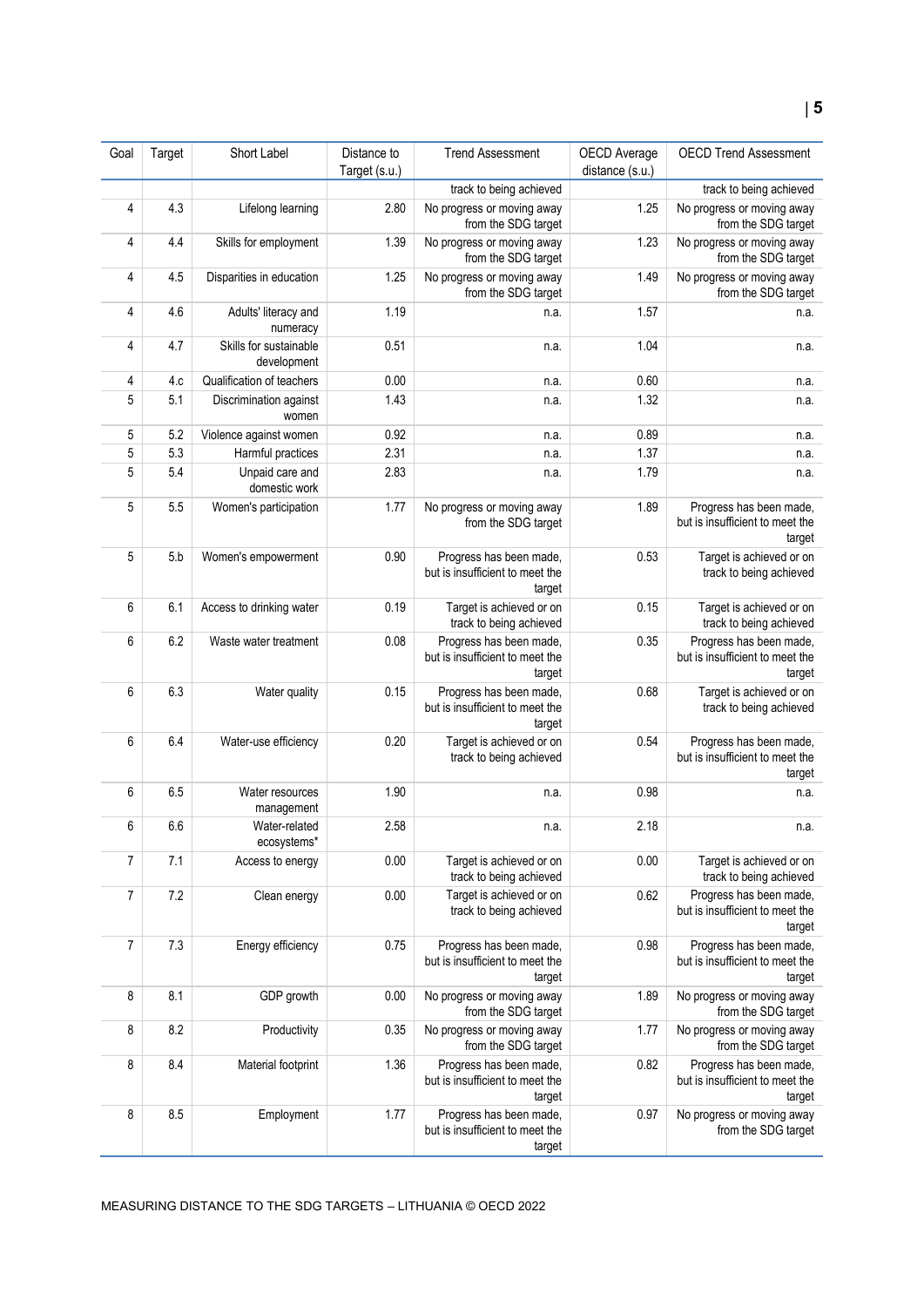| Goal | Target | Short Label                           | Distance to<br>Target (s.u.) | <b>Trend Assessment</b>                                              | OECD Average<br>distance (s.u.) | <b>OECD Trend Assessment</b>                                         |
|------|--------|---------------------------------------|------------------------------|----------------------------------------------------------------------|---------------------------------|----------------------------------------------------------------------|
| 8    | 8.6    | <b>NEET</b>                           | 1.42                         | No progress or moving away<br>from the SDG target                    | 1.69                            | No progress or moving away<br>from the SDG target                    |
| 8    | 8.8    | Labour rights                         | 0.48                         | No progress or moving away<br>from the SDG target                    | 0.80                            | Progress has been made,<br>but is insufficient to meet the<br>target |
| 8    | 8.10   | <b>Financial institutions</b>         | 0.86                         | Progress has been made,<br>but is insufficient to meet the<br>target | 0.45                            | Target is achieved or on<br>track to being achieved                  |
| 9    | 9.2    | Sustainable industry                  | 0.89                         | Progress has been made,<br>but is insufficient to meet the<br>target | 0.95                            | No progress or moving away<br>from the SDG target                    |
| 9    | 9.4    | Environmental impact                  | 0.23                         | Target is achieved or on<br>track to being achieved                  | 0.87                            | Progress has been made,<br>but is insufficient to meet the<br>target |
| 9    | 9.5    | Research and<br>development           | 1.86                         | Progress has been made,<br>but is insufficient to meet the<br>target | 1.06                            | Progress has been made,<br>but is insufficient to meet the<br>target |
| 9    | 9.c    | ICT                                   | 0.66                         | Progress has been made,<br>but is insufficient to meet the<br>target | 0.36                            | Progress has been made,<br>but is insufficient to meet the<br>target |
| 10   | 10.1   | Income distribution                   | 1.06                         | Progress has been made,<br>but is insufficient to meet the<br>target | 1.23                            | No progress or moving away<br>from the SDG target                    |
| 10   | 10.2   | Social inclusion                      | 2.15                         | No progress or moving away<br>from the SDG target                    | 1.54                            | No progress or moving away<br>from the SDG target                    |
| 10   | 10.3   | Inequalities of outcome               | 2.49                         | No progress or moving away<br>from the SDG target                    | 1.27                            | Progress has been made,<br>but is insufficient to meet the<br>target |
| 10   | 10.4   | Redistribution                        | 1.63                         | No progress or moving away<br>from the SDG target                    | 1.12                            | No progress or moving away<br>from the SDG target                    |
| 10   | 10.5   | Financial markets                     | 0.86                         | Target is achieved or on<br>track to being achieved                  | 0.90                            | No progress or moving away<br>from the SDG target                    |
| 10   | 10.7   | Migration                             | 0.00                         | n.a.                                                                 | 0.69                            | n.a.                                                                 |
| 10   | 10.a   | Tariff-lines                          | 0.60                         | Progress has been made,<br>but is insufficient to meet the<br>target | 0.93                            | Progress has been made,<br>but is insufficient to meet the<br>target |
| 11   | 11.1   | Housing                               | 1.19                         | No progress or moving away<br>from the SDG target                    | 0.80                            | No progress or moving away<br>from the SDG target                    |
| 11   | 11.3   | Urbanization                          | 3.45                         | No progress or moving away<br>from the SDG target                    | 1.19                            | Progress has been made,<br>but is insufficient to meet the<br>target |
| 11   | 11.6   | Environmental impact of<br>cities     | 0.04                         | Target is achieved or on<br>track to being achieved                  | 0.49                            | Progress has been made,<br>but is insufficient to meet the<br>target |
| 11   | 11.a   | Urban policies                        | 0.00                         | n.a.                                                                 | 0.23                            | n.a.                                                                 |
| 11   | 11.b   | <b>Disaster Risk Reduction</b>        | 0.49                         | n.a.                                                                 | 0.81                            | n.a.                                                                 |
| 12   | 12.1   | Sustainable cons. and<br>prod.        | 0.00                         | n.a.                                                                 | 0.00                            | n.a.                                                                 |
| 12   | 12.2   | Efficient use of natural<br>resources | 1.16                         | Progress has been made,<br>but is insufficient to meet the<br>target | 0.87                            | Progress has been made,<br>but is insufficient to meet the<br>target |
| 12   | 12.3   | Food waste                            | 1.38                         | n.a.                                                                 | 1.36                            | n.a.                                                                 |
| 12   | 12.4   | Chemical and<br>hazardous waste*      | 0.69                         | n.a.                                                                 | 1.02                            | n.a.                                                                 |
| 12   | 12.5   | Waste generation                      | 0.00                         | Target is achieved or on<br>track to being achieved                  | 0.66                            | Progress has been made,<br>but is insufficient to meet the<br>target |
| 12   | 12.7   | Public procurement                    | 0.00                         | n.a.                                                                 | 0.00                            | n.a.                                                                 |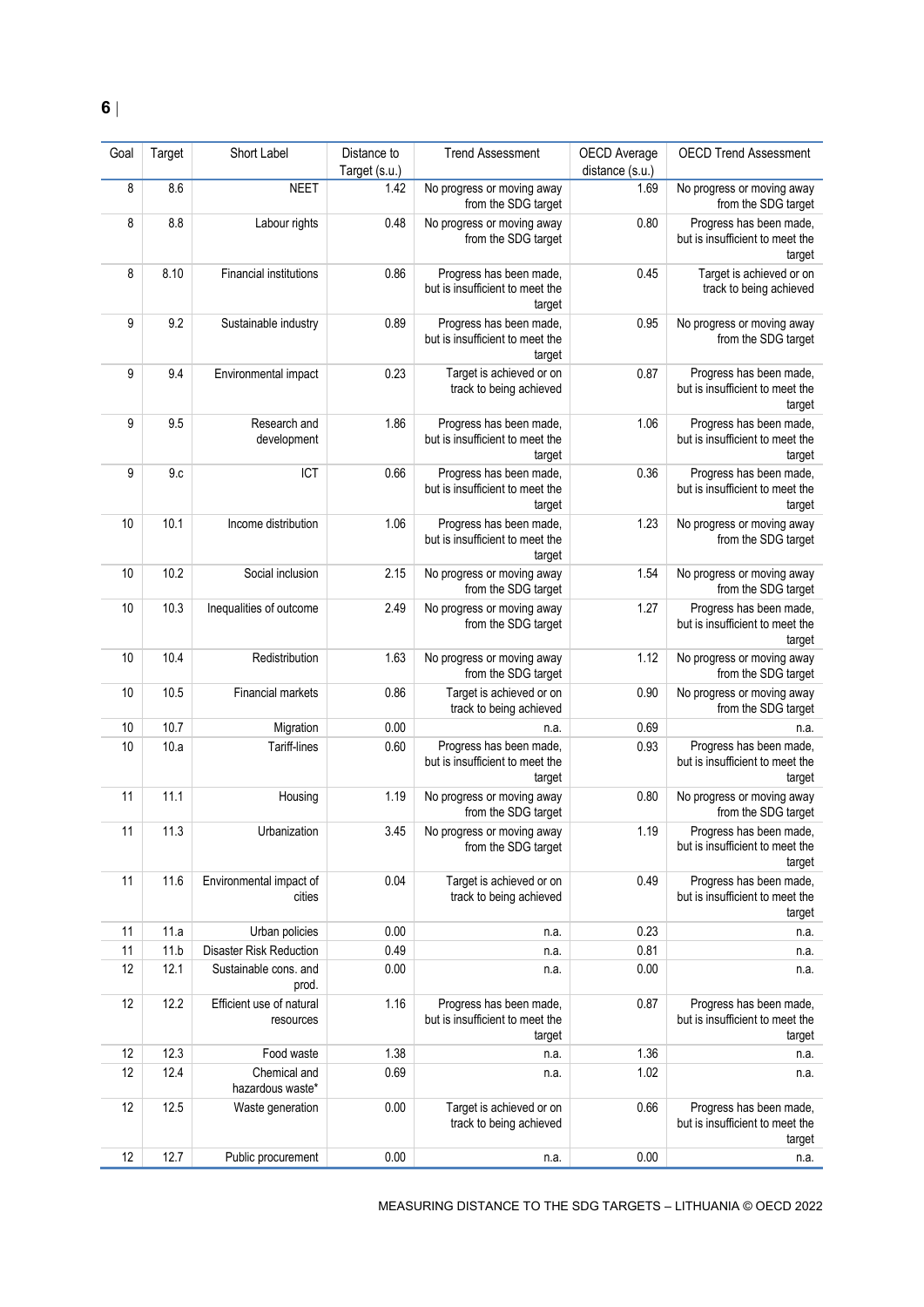| Goal | Target | Short Label                        | Distance to<br>Target (s.u.) | <b>Trend Assessment</b>                                              | OECD Average<br>distance (s.u.) | <b>OECD Trend Assessment</b>                                         |
|------|--------|------------------------------------|------------------------------|----------------------------------------------------------------------|---------------------------------|----------------------------------------------------------------------|
|      |        | practices                          |                              |                                                                      |                                 |                                                                      |
| 12   | 12.8   | Education for<br>sustainability    | 0.51                         | n.a.                                                                 | 1.04                            | n.a.                                                                 |
| 12   | 12.b   | Tourism sustainability             | 1.81                         | No progress or moving away<br>from the SDG target                    | 1.87                            | No progress or moving away<br>from the SDG target                    |
| 13   | 13.1   | Resilience to climate<br>events    | 0.49                         | n.a.                                                                 | 0.73                            | n.a.                                                                 |
| 13   | 13.2   | Greenhouse gas<br>emissions        | 0.75                         | No progress or moving away<br>from the SDG target                    | 1.15                            | Progress has been made,<br>but is insufficient to meet the<br>target |
| 13   | 13.3   | Education for<br>sustainability    | 0.51                         | n.a.                                                                 | 1.04                            | n.a.                                                                 |
| 14   | 14.1   | Marine pollution**                 | 1.43                         | Progress has been made,<br>but is insufficient to meet the<br>target | 1.84                            | Progress has been made,<br>but is insufficient to meet the<br>target |
| 14   | 14.4   | Overfishing and IUU<br>fishing*    | 1.61                         | n.a.                                                                 | 1.78                            | n.a.                                                                 |
| 14   | 14.5   | Protected marine areas*            | 0.13                         | Progress has been made,<br>but is insufficient to meet the<br>target | 0.38                            | Progress has been made,<br>but is insufficient to meet the<br>target |
| 14   | 14.6   | Harmful subsidies to<br>fisheries* | 0.00                         | n.a.                                                                 | 0.36                            | n.a.                                                                 |
| 14   | 14.b   | Small-scale fisheries              | 1.80                         | n.a.                                                                 | 1.64                            | n.a.                                                                 |
| 15   | 15.1   | Ecosystem protection*              | 0.00                         | Target is achieved or on<br>track to being achieved                  | 0.74                            | Progress has been made,<br>but is insufficient to meet the<br>target |
| 15   | 15.2   | Sustainable use of<br>forest*      | 0.10                         | Target is achieved or on<br>track to being achieved                  | 0.60                            | Target is achieved or on<br>track to being achieved                  |
| 15   | 15.3   | Desertification                    | 0.27                         | n.a.                                                                 | 1.04                            | n.a.                                                                 |
| 15   | 15.5   | Threatened species*                | 0.12                         | Progress has been made,<br>but is insufficient to meet the<br>target | 1.20                            | No progress or moving away<br>from the SDG target                    |
| 15   | 15.6   | Benefits from genetic<br>resources | 1.62                         | n.a.                                                                 | 0.78                            | n.a.                                                                 |
| 15   | 15.8   | Invasive alien species*            | 0.00                         | n.a.                                                                 | 0.30                            | n.a.                                                                 |
| 15   | 15.9   | National and local<br>planning*    | 1.27                         | n.a.                                                                 | 0.54                            | n.a.                                                                 |
| 16   | 16.1   | Violence and related<br>deaths     | 1.48                         | Progress has been made<br>but is insufficient to meet the<br>target  | 0.66                            | Progress has been made<br>but is insufficient to meet the<br>target  |
| 16   | 16.2   | Violence against<br>children       | 0.94                         | No progress or moving away<br>from the SDG target                    | 0.65                            | No progress or moving away<br>from the SDG target                    |
| 16   | 16.3   | Rule of law                        | 0.00                         | Target is achieved or on<br>track to being achieved                  | 2.33                            | No progress or moving away<br>from the SDG target                    |
| 16   | 16.5   | Corruption and bribery             | 0.00                         | n.a.                                                                 | 0.17                            | n.a.                                                                 |
| 16   | 16.6   | Accountable institutions           | 2.80                         | Progress has been made,<br>but is insufficient to meet the<br>target | 2.26                            | Progress has been made,<br>but is insufficient to meet the<br>target |
| 16   | 16.7   | Inclusive decision-<br>making      | 2.29                         | n.a.                                                                 | 1.85                            | n.a.                                                                 |
| 16   | 16.9   | Legal identity for all             | 0.00                         | n.a.                                                                 | 0.00                            | n.a.                                                                 |
| 16   | 16.10  | Access to information              | 0.00                         | n.a.                                                                 | 0.00                            | n.a.                                                                 |
| 16   | 16.a   | National institutions              | 0.00                         | Progress has been made,<br>but is insufficient to meet the<br>target | 0.54                            | Target is achieved or on<br>track to being achieved                  |
| 17   | 17.2   | Official Development<br>Assistance | 1.80                         | Progress has been made,<br>but is insufficient to meet the           | 0.94                            | Progress has been made,<br>but is insufficient to meet the           |

MEASURING DISTANCE TO THE SDG TARGETS – LITHUANIA © OECD 2022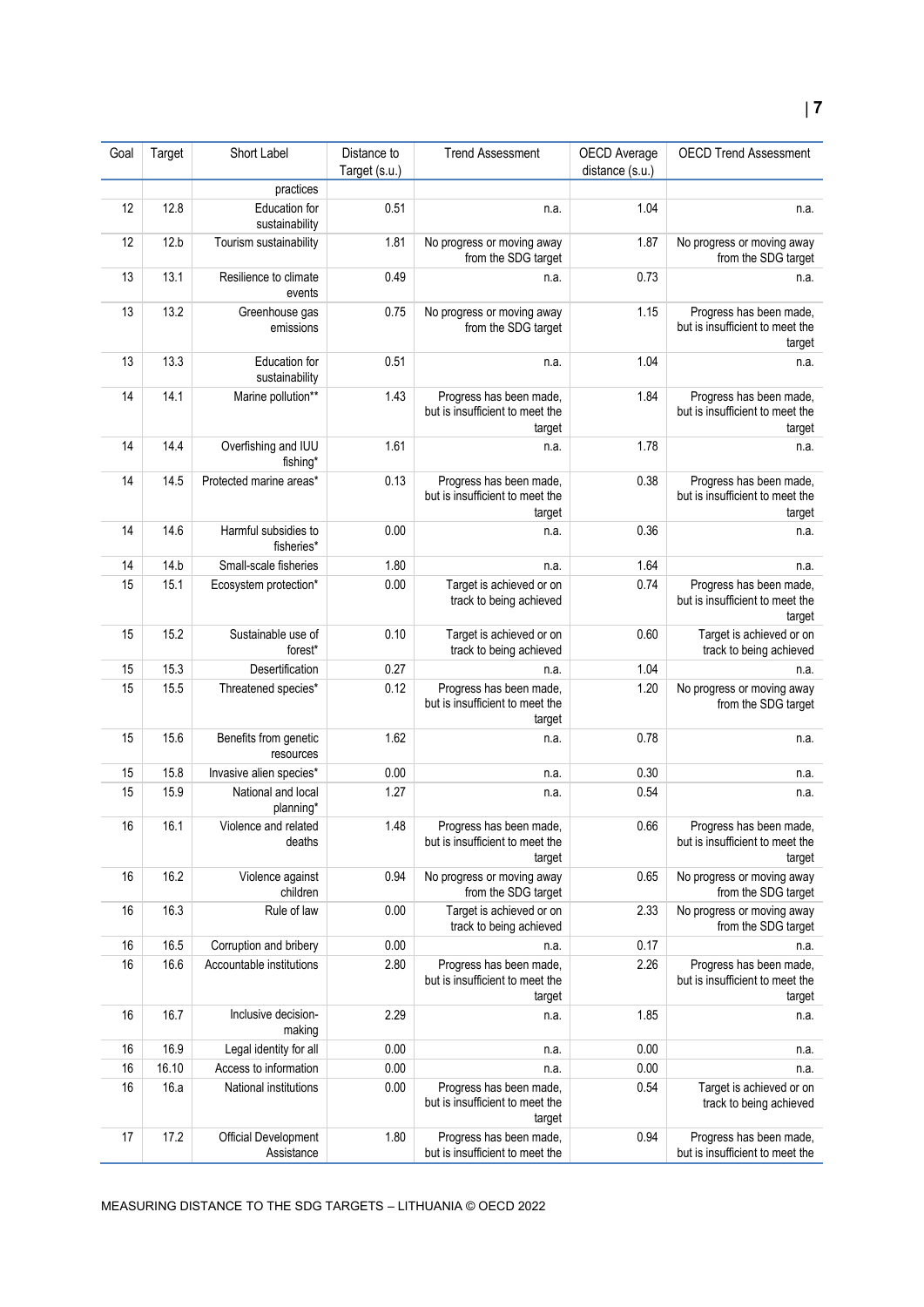| Goal | Γarqet | Short Label                                    | Distance to<br>Target (s.u.) | <b>Trend Assessment</b>                             | OECD Average<br>distance (s.u.) | <b>OECD Trend Assessment</b>                        |
|------|--------|------------------------------------------------|------------------------------|-----------------------------------------------------|---------------------------------|-----------------------------------------------------|
|      |        |                                                |                              | target                                              |                                 | target                                              |
| 17   | 17.10  | Multilateral trading<br>system                 | 0.01                         | Target is achieved or on<br>track to being achieved | 0.45                            | Target is achieved or on<br>track to being achieved |
| 17   | 17.12  | Market access for least<br>developed countries | 1.06                         | No progress or moving away<br>from the SDG target   | 0.72                            | No progress or moving away<br>from the SDG target   |
| 17   | 17.18  | Statistical capacity                           | 0.00                         | n.a.                                                | 0.09                            | n.a.                                                |
| 17   | 17.19  | Statistical capacity-<br>building              | 0.00                         | n.a.                                                | 0.11                            | n.a.                                                |

Note: \* refers to targets with a 2020 deadline. \*\* refers to targets with a 2025 deadline. The OECD average is measured as the simple average across OECD countries with available data

Source: All data is taken and adapted from (UNDESA, 2021<sub>[1]</sub>), *SDG Global Database*[, https://unstats.un.org/sdgs/unsdg](https://unstats.un.org/sdgs/unsdg) and (OECD, 2021<sub>[2]</sub>), *OECD.Stat,* <https://stats.oecd.org/> (accessed on 29 October 2021).

## <span id="page-7-0"></span>**How to read this country profile**

The OECD report *The Short and Winding Road to 2030: Measuring Distance to the SDG Targets* evaluates the distance that OECD countries need to travel to meet SDG targets for which data are currently available. It also looks at whether countries have been moving towards or away from these targets, and how likely they are to meet their commitments by 2030, based on an analysis of recent trends and the observed volatility in the different indicators.

As most authors and international organisations, this report adopts a rather simple geometric growth model for assessing the direction and pace of recent changes in the context of the SDGs. Yet, instead of making direct estimates of the value of the indicator by 2030, it models the likelihood of achieving a specific level using Monte Carlo simulations.

While the report provides an overview of where OECD countries, taken as a whole, currently stand, country profiles provide details of the performance and data availability of individual OECD countries.

#### *How to read the OECD SDG Wheel?*

Progress on SDGs requires a granular understanding of countries' strengths and weaknesses based on the consideration of the 169 targets of the 2030 Agenda. [Figure](#page-0-0) 1 shows both **current achievements** (in the inner circle; the longer the bar, the smaller the distance remaining to be travelled) **as well as whether OECD countries are on track** (or are at least making progress) to meet their commitments by 2030 (in the outer circle).

The length of each bar shows current level of achievement on each target. As detailed in the Methodological Annex, countries' distance to target is measured as the "standardised difference" between a country's current position and the target end-value. For each indicator, the standardised measurement unit (s.u.) is the standard deviation observed among OECD countries in the reference year (i.e. the year closest to 2015). Therefore, the longer the bar, the shorter the distance still to be travelled to reach the target by 2030. The colours of the bars applied to the various targets refer to the goals they pertain to.

The outer ring shows how OECD countries are performing over time and how likely they are to meet the different targets by 2030 based on the observed trends of the various indicators. It uses stoplight colours to classify the progress towards the target:

 green is used to indicate those countries that (based on the change in the different indicators over a recent period) should meet the target in 2030 just by maintaining their current pace of progress (i.e. more than 75% of (randomised) projections meet the target);